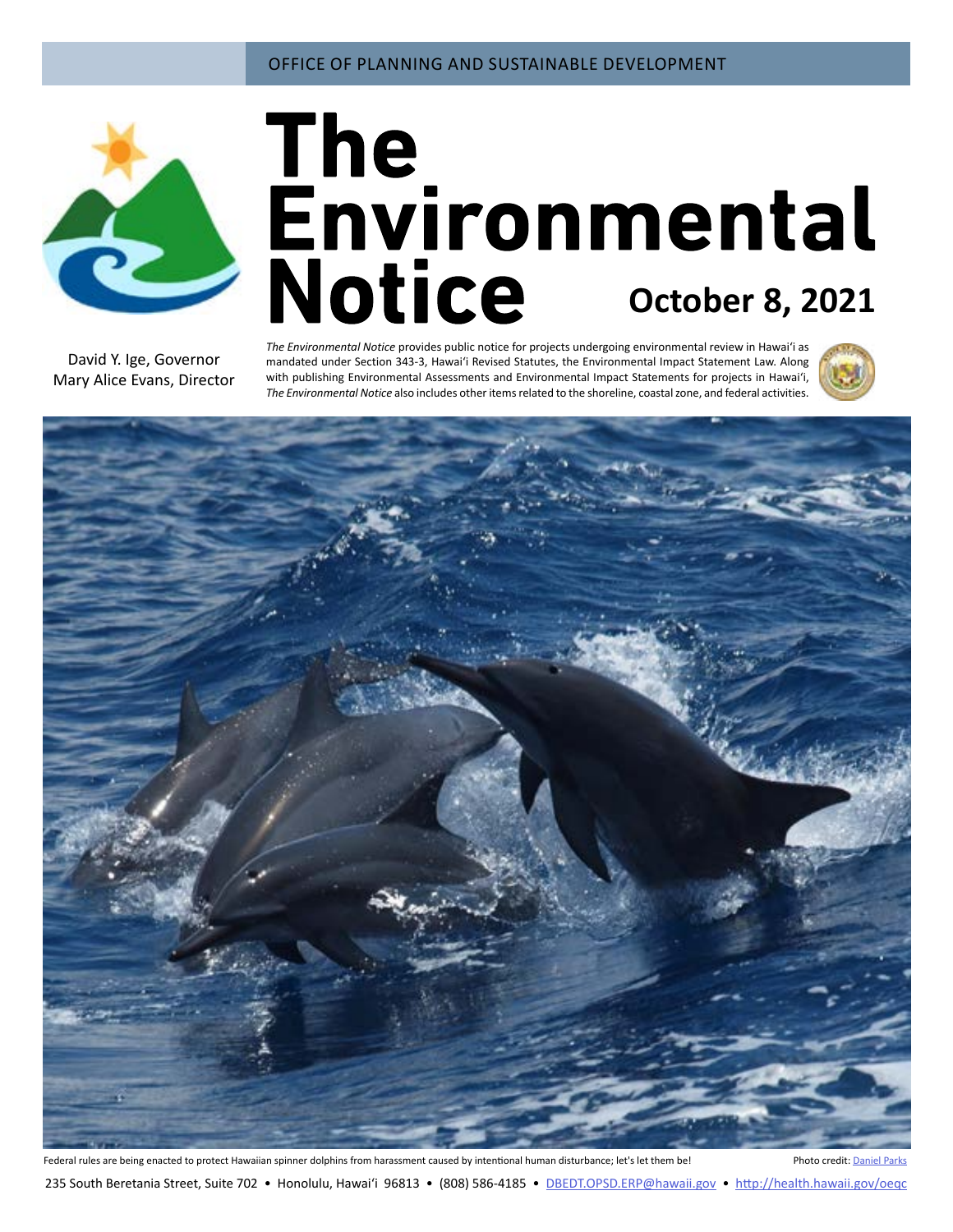# Table of Contents

|                                                                                                                    | 2 CHAPTER 25, REVISED ORDINANCES OF HONOLULU             |  |
|--------------------------------------------------------------------------------------------------------------------|----------------------------------------------------------|--|
| <b>STATEWIDE MAP OF NEW HRS CHAPTER 343 DOCUMENTS &amp;</b>                                                        | Ho Single-Family Residence--Draft EA (AFNSI)             |  |
| DETERMINATIONS___________________________________                                                                  | 2 Wheatley Single-Family Residence--Draft EA (AFNSI)     |  |
| HAWAI'I                                                                                                            | <b>PREVIOUSLY PUBLISHED DOCUMENTS OPEN FOR COMMENT 7</b> |  |
| Honalo Marshalling Yard Improvements--Draft EA (AFNSI) ___ 3 EXEMPTION DECLARATION____________________________7    |                                                          |  |
|                                                                                                                    |                                                          |  |
| Waiakea-Palai Flood Control Project--Final EA (FONSI) ______4 PRIOR DETERMINATION________________________________7 |                                                          |  |
| <b>MAUI</b>                                                                                                        | <b>SHORELINE NOTICES</b>                                 |  |
| Kuikahi Affordable Housing--Draft EA (AFNSI)                                                                       | Applications for Shoreline Certification                 |  |
| $O'$ AHU                                                                                                           | Proposed Shoreline Certifications and Rejections         |  |
| Barbers Point Solar Project--Draft EA (AFNSI)                                                                      | <b>5 COASTAL ZONE MANAGEMENT NOTICES</b>                 |  |
| KAUA'I                                                                                                             | Special Management Area (SMA) Minor Permits_______8      |  |
| Wai'oli Valley Taro Hui Long-Term Water Lease--Final EA                                                            | STATE AND COUNTY NOTICES <b>STATE AND COUNTY NOTICES</b> |  |
|                                                                                                                    |                                                          |  |
|                                                                                                                    | GLOSSARY OF TERMS AND DEFINITIONS<br>10                  |  |

# Announcements

We remind everyone submitting items for publication in *The Environmental Notice* to either use the [Online Submittal Form](https://health.hawaii.gov/oeqc/submittal-form/) or as appropriate, email to our current email address: [DBEDT.OPSD.ERP@hawaii.gov.](mailto:DBEDT.OPSD.ERP%40hawaii.gov?subject=) Items sent to the old Department of Health (DOH) domain may not get through in a timely manner.

Also, due to unresolved glitches with our transition, our ability to produce the thumbnail maps typically found with HRS Chapter 343 entries has been temporarily suspended. We look forward to providing these maps as soon as possible. Thank you for your patience during this time.

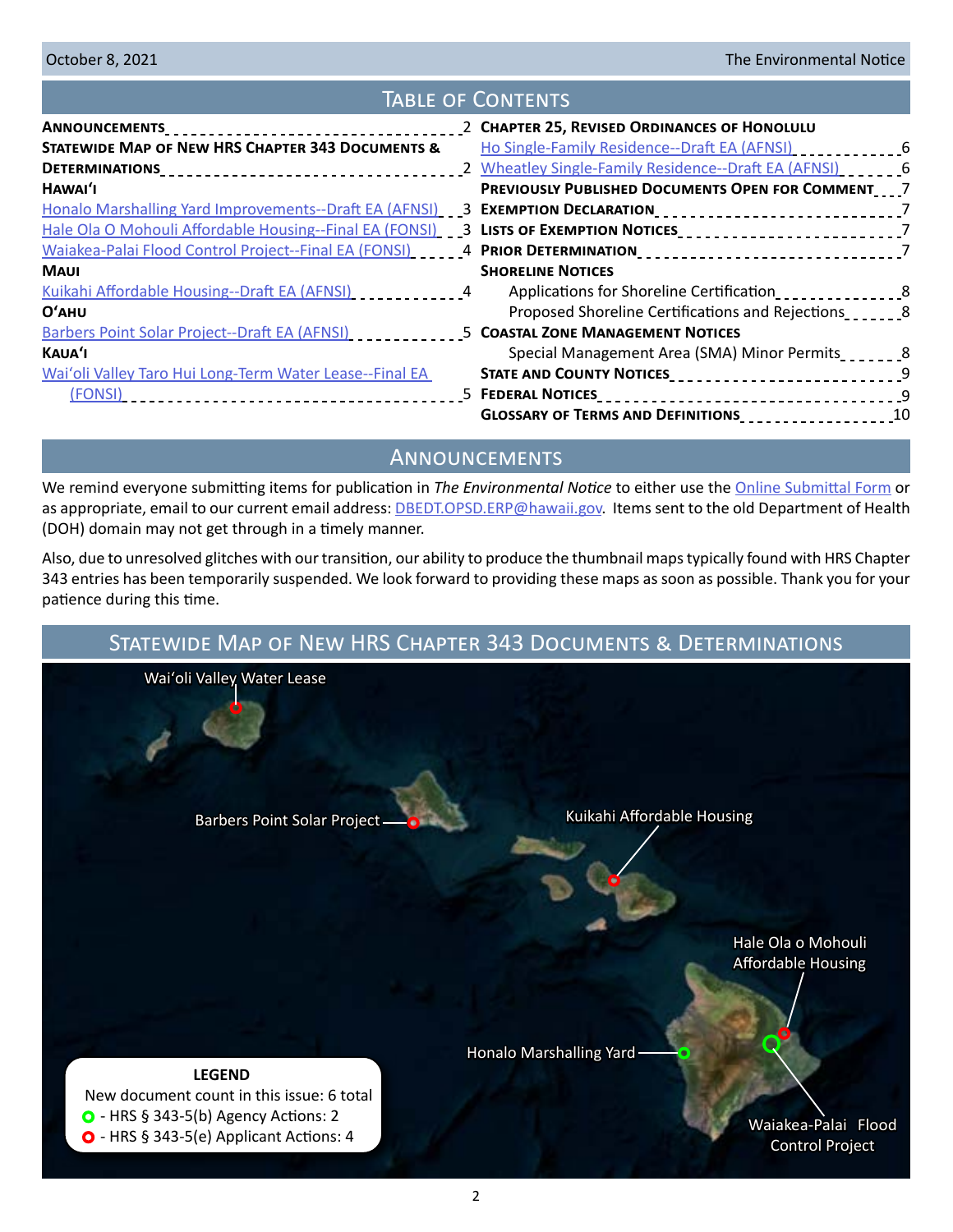# Hawaiʻi

# <span id="page-2-0"></span>**[Honalo Marshalling Yard Improvements--Draft EA \(AFNSI\)](http://oeqc2.doh.hawaii.gov/Doc_Library/2021-10-08-HA-DEA-Honalo-Marshalling-Yard-Improvements.pdf)**

| HRS §343-<br>5(a) Trigger                  | (1) Propose the use of state or county lands or the use of state or county funds                                                                                                                                                                                                                                                                                                                                                                |
|--------------------------------------------|-------------------------------------------------------------------------------------------------------------------------------------------------------------------------------------------------------------------------------------------------------------------------------------------------------------------------------------------------------------------------------------------------------------------------------------------------|
| District(s)                                | North Kona                                                                                                                                                                                                                                                                                                                                                                                                                                      |
| TMK(s)                                     | $(3)$ 7-9-016: 018                                                                                                                                                                                                                                                                                                                                                                                                                              |
| Permit(s)                                  | • Grading, Grubbing and Driveway Permits (County DPW) • Building Permits and Plan Approval (County DPW and Planning)<br>• Chapter 6e, HRS, Determination from State Historic Preservation Division on Historic Property Effects • Disability and<br>Communication Access Board (DCAB) plan review and approval • Approval of Water Meter And Related Infrastructure<br>(County DWS) • Wastewater System Approval (State DOH, Wastewater Branch) |
| Proposing/<br><b>Determining</b><br>Agency | State of Hawai'i, Department of Agriculture<br>Janice Fujimoto, (808) 973-9473, Janice. Fujimoto@hawaii.gov<br>1428 S. King Street, Honolulu, HI 96814                                                                                                                                                                                                                                                                                          |
| Consultant                                 | GEOMETRICIAN ASSOCIATES, LLC; 10 Hina Street, Hilo, HI 96720<br>Ron Terry, (808) 987-5239, rterry@hawaii.rr.com                                                                                                                                                                                                                                                                                                                                 |
| <b>Status</b>                              | Statutory 30-day public review and comment period starts. Comments are due by November 8, 2021. Please click on title<br>link above to read the document, then send comments to the proposing/determining agency and copy the consultant.                                                                                                                                                                                                       |

A 1.9-acre State property is leased by the Department of Agriculture to the Kona Producers Cooperative, which subleases it to the Hawai'i 'Ulu Cooperative to process 'ulu and other crops. The goal of the project is to build, expand or improve processing infrastructure including an industrial blast freezer; a temperature-controlled packing room; a detached, dedicated receiving station with commercial scale, access to an electric reach-in forklift, and chill storage located outside the building; improvements to washing and sanitizing processes; and utility upgrades. This will enable a five-fold increase in 'ulu production to 8,000 pounds per day and support thriving commercial 'ulu and sweet potato industries.

The site is fully developed and no impacts to biological, historic, cultural or scenic resources would occur. There will be no permanent traffic impacts. Erosion and sedimentation impacts will be avoided by adherence to BMPs.

# **[Hale Ola O Mohouli Affordable Housing--Final EA \(FONSI\)](http://oeqc2.doh.hawaii.gov/Doc_Library/2021-10-08-HA-FEA-Hale-Ola-O-Mohouli-Affordable-Housing.pdf)**

| <b>HRS §343-</b><br>5(a) Trigger | (1) Propose the use of state or county lands or the use of state or county funds                                                                                                                                                                                                                                                                                                                                               |
|----------------------------------|--------------------------------------------------------------------------------------------------------------------------------------------------------------------------------------------------------------------------------------------------------------------------------------------------------------------------------------------------------------------------------------------------------------------------------|
| District(s)                      | South Hilo                                                                                                                                                                                                                                                                                                                                                                                                                     |
| TMK(s)                           | $(3)$ 2-4-001:168                                                                                                                                                                                                                                                                                                                                                                                                              |
| Permit(s)                        | • State Land Use District Boundary Amendment from Agricultural to Urban by Windward Planning Commission and Hawaii<br>County Council • 201H Exemption of County Zone (Windward Planning Commission and Hawai'i County Council)<br>• National Pollutant Discharge Elimination System Permit (State DOH) • Grading, Grubbing and Driveway Permits (County<br>DPW) . Building Permits and Plan Approval (County DPW and Planning) |
| <b>Approving</b><br>Agency       | County of Hawai'i, Planning Department<br>Tracie-Lee Camero, (808) 961-8166, Tracie-Lee.Camero@hawaiicounty.gov<br>101 Pauahi Street, Suite 3, Hilo, HI 96720                                                                                                                                                                                                                                                                  |
| Applicant                        | Hawaii Island Community Development Corporation; 100 Pauahi Street, Suite 20, Hilo, HI 96720<br>Keith Kato, (808) 319-2422, keith.hicdc@gmail.com                                                                                                                                                                                                                                                                              |
| <b>Consultant</b>                | GEOMETRICIAN ASSOCIATES, LLC; 10 Hina Street, Hilo, HI 96720<br>Ron Terry, (808) 987-5239, rterry@hawaii.rr.com                                                                                                                                                                                                                                                                                                                |
| <b>Status</b>                    | Finding of No Significant Impact (FONSI) determination                                                                                                                                                                                                                                                                                                                                                                         |
|                                  | HICDC a non-profit dedicated to developing affordable bousing proposes to construct up to 90 units of affordable bousing on                                                                                                                                                                                                                                                                                                    |

C, a non-profit dedicated to developing affordable housing, proposes to construct up to 90 units of affordable housing on a 9.091-acre government property in Hilo. Land use designations will be changed to State Land Use Urban and County zoning of multi-family residential. The site's vegetation is lightly disturbed native 'ōhi'a forest on the 1881 lava flow. Surveys have determined that no historic properties, cultural sites or uses, or threatened or endangered plant species are present on the property. Mitigation includes landscaping, construction of a fence adjacent to residential properties, timing of vegetation clearing to avoid impacts to listed vertebrate species, and NPDES and grading permits with BMPs. Traffic impacts will be minor and within the capacity of the existing intersection.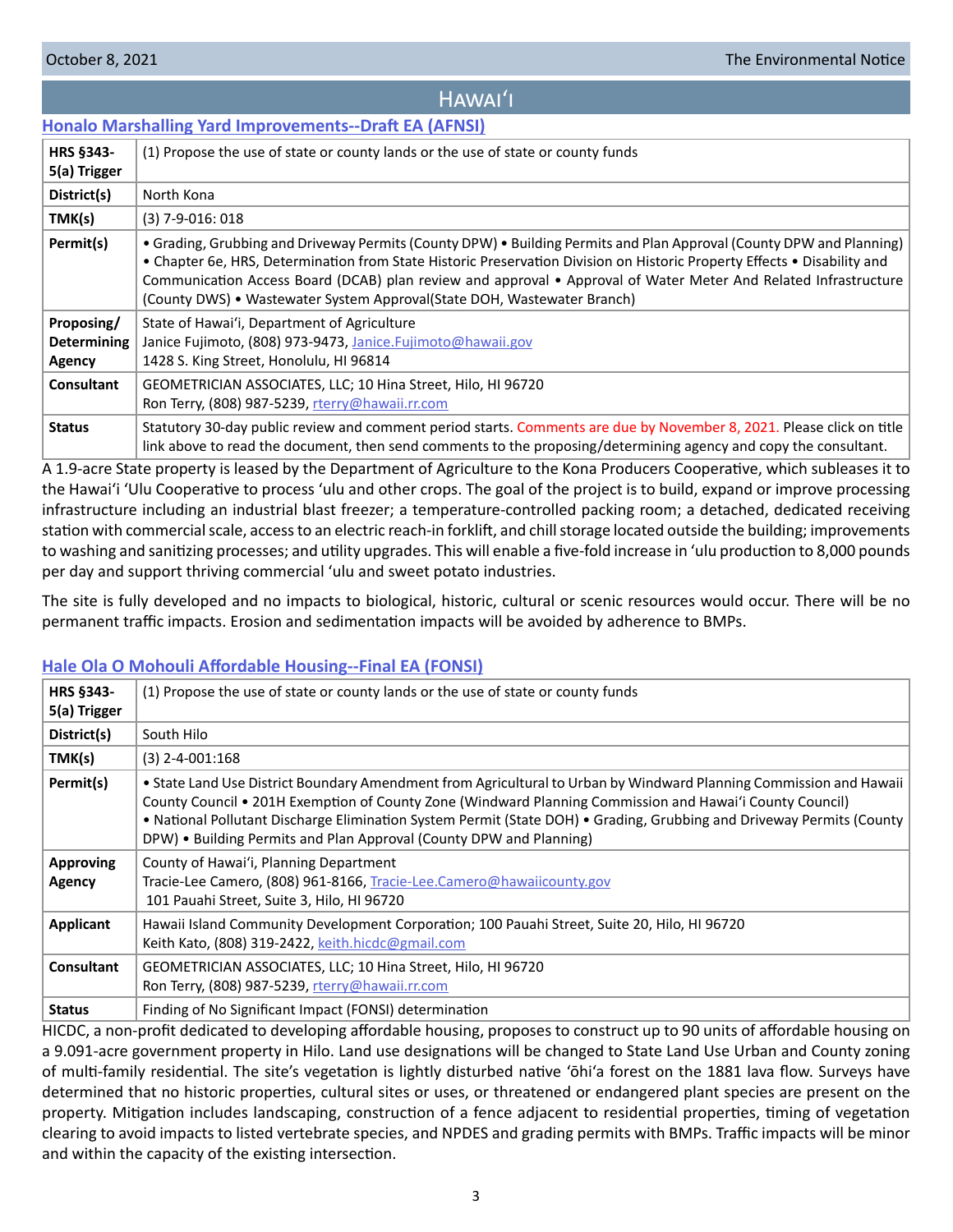# Hawaiʻi (continued)

# <span id="page-3-0"></span>**[Waiakea-Palai Streams Flood Control Project--Final EA \(FONSI\)](http://oeqc2.doh.hawaii.gov/EA_EIS_Library/2021-10-08-HA-FEA-Waiakea-Palai-Streams-Flood-Control.pdf)**

**Grandfathered under old rules**

| <b>HRS §343-</b><br>5(a) Trigger                  | (1) Propose the use of state or county lands or the use of state or county funds                                                                  |
|---------------------------------------------------|---------------------------------------------------------------------------------------------------------------------------------------------------|
| District(s)                                       | South Hilo                                                                                                                                        |
| TMK(s)                                            | (3) 2-4-002:001; 2-4-035:003 & 032; 2-4-036:001 & 999; 2-4-065:035 & 036; 2-4-076:044                                                             |
| Permit(s)                                         | Numerous (see document)                                                                                                                           |
| Proposing/<br><b>Determining</b><br><b>Agency</b> | County of Hawai'i, Department of Public Works<br>Bryce Harada, (808) 961-8327, dpweng@hawaiicounty.gov<br>101 Pauahi St., Suite 7, Hilo, HI 96720 |
| <b>Consultant</b>                                 | Army Corp of Engineers, Honolulu District; Bldg 230, Fort Shafter, HI 96858<br>Jeff Herzog, (808) 202-7204, Jeffrey.A.Herzog@usace.army.mil       |
| <b>Status</b>                                     | Finding of No Significant Impact (FONSI) determination                                                                                            |

This integrated feasibility report and environmental assessment presents the results of a U.S. Army Corps of Engineers (Corps) study undertaken to identify and evaluate flood risk management (FRM) problems and opportunities on the Waiakea and Palai Streams near Hilo, Hawaii. The Corps is the lead federal agency conducting this study. The non-Federal sponsor is the County of Hawaii, Department of Public Works (COH-DPW). The purpose of the study is to address the risks to life, structures, property, and public infrastructure from periodic flooding in certain locations within the vicinity of Waiakea and Palai Streams.

The proposed alternatives including Kupulau Ditch Levee/Floodwall with Detention and Hilo Golf Course Detention is presented as the recommended plan. The total project first cost is estimated to be \$10.8 million dollars at a cost share between the Corps and COH-DPW with a benefit cost ratio = 3.5.

| <b>MAUI</b>                       |                                                                                                                                                                                                                                                                                                                |  |  |  |
|-----------------------------------|----------------------------------------------------------------------------------------------------------------------------------------------------------------------------------------------------------------------------------------------------------------------------------------------------------------|--|--|--|
|                                   | <b>Kuikahi Affordable Housing--Draft EA (AFNSI)</b>                                                                                                                                                                                                                                                            |  |  |  |
| <b>HRS §343-</b><br>5(a) Trigger  | (1) Propose the use of state or county lands or the use of state or county funds                                                                                                                                                                                                                               |  |  |  |
| District(s)                       | Wailuku                                                                                                                                                                                                                                                                                                        |  |  |  |
| TMK(s)                            | $(2)$ 3-5-002:003 (por.)                                                                                                                                                                                                                                                                                       |  |  |  |
| Permit(s)                         | State District Boundary Amendment and Maui County Code Chapter 2.97 Affordable Housing Application (Maui County<br>Council); Chapter 11-46, Community Noise Control; Chapter 11-60.1-33, Fugitive Dust; NPDES (County of Maui); Construc-<br>tion permits (building, grading); Work on County Roadway approval |  |  |  |
| <b>Approving</b><br><b>Agency</b> | County of Maui, Department of Housing and Human Concerns<br>Lori Tsuhako, (808) 270-7351, director.hhc@mauicounty.gov<br>2200 Main Street, Suite 546, Wailuku, HI 96793                                                                                                                                        |  |  |  |
| <b>Applicant</b>                  | Kuikahi Properties, LLC; 191 Waihe'e Valley Road, Wailuku, HI 96793<br>John Varel, (808) 357-0702, doyle@alaula.org                                                                                                                                                                                            |  |  |  |
| <b>Consultant</b>                 | Munekiyo Hiraga; 305 High Street, Suite 104, Wailuku, HI 96793<br>Charlene Shibuya, (808) 244-2015, charlene@munekiyohiraga.com                                                                                                                                                                                |  |  |  |
| <b>Status</b>                     | Statutory 30-day public review and comment period starts. Comments are due by November 8, 2021. Please send comments<br>to the approving agency at planning@munekiyohiraga.com and copy the applicant.                                                                                                         |  |  |  |

Kuikahi Properties, LLC proposes a new residential community to include a variety of residence types such as multi-family, duplex, live-work, tiny home, and single family units on an approximately 14.9-acre portion of land in Wailuku, Maui. The proposed development also involves a minor residential business component through the live-work units, which are envisioned to be for neighborhood services or office types of businesses. The proposed project will be comprised of 204 residential units anticipated for sale at affordable levels per the Area Median Index. Related improvements to be developed with the project include onsite parking for residents and visitors, internal roadways and sidewalks, bike paths, landscaping, a pavilion, playground, spot parks, drainage improvements, underground utility connections, and 2 access connections to Ku'ikahi Drive. A roundabout at the intersection of Ku'ikahi Drive and Kehalani Mauka Parkway is proposed.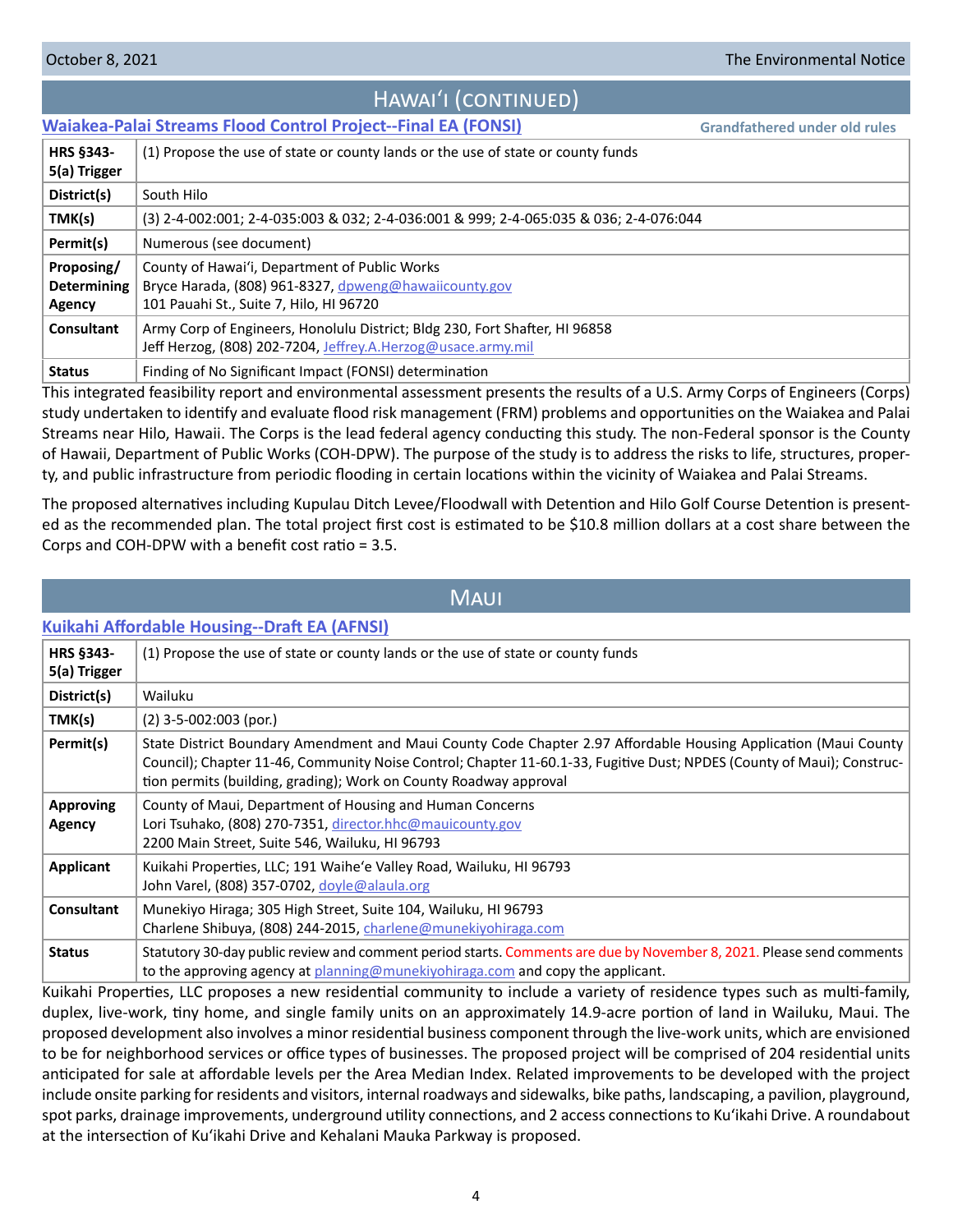# Oʻahu

<span id="page-4-0"></span>

|  |  |  | <b>Barbers Point Solar Project--Draft EA (AFNSI)</b> |  |
|--|--|--|------------------------------------------------------|--|
|--|--|--|------------------------------------------------------|--|

| <b>HRS §343-</b><br>5(a) Trigger | (1) Propose the use of state or county lands or the use of state or county funds<br>(4) Propose any use within any historic site                                                                                                                                                                                                                                                                                                                       |
|----------------------------------|--------------------------------------------------------------------------------------------------------------------------------------------------------------------------------------------------------------------------------------------------------------------------------------------------------------------------------------------------------------------------------------------------------------------------------------------------------|
| District(s)                      | 'Ewa                                                                                                                                                                                                                                                                                                                                                                                                                                                   |
| TMK(s)                           | (1) 9-1-013:038 and :040; 9-1-016:027                                                                                                                                                                                                                                                                                                                                                                                                                  |
| Permit(s)                        | Hawai'i Community Development Authority (HCDA) Conditional Use Permit (CUP), Development Permit and Variance; HRS<br>Chapter 6E Compliance (Historic Preservation Review); Hawai'i DOT Use and Occupancy Permit and Driveway Permits,<br>NPDES Permit; Hawai'i DOH Community Noise Permit; City and County of Honolulu Building Permit and Grading & Grubbing<br>Permit; Federal Aviation Administration Notice of Proposed Construction or Alteration |
| <b>Approving</b><br>Agency       | State of Hawai'i, Department of Hawaiian Home Lands<br>Andrew Choy, (808) 620-9500, dhhl.planning@hawaii.gov<br>P.O. Box 1879, Honolulu, HI 96805                                                                                                                                                                                                                                                                                                      |
| <b>Applicant</b>                 | Barbers Point Solar, LLC; 3636 Nobel Drive, Suite 360, San Diego, CA 92122<br>Julia Mancinelli, (604) 345-4009, barberspointsolar@innergex.com                                                                                                                                                                                                                                                                                                         |
| <b>Consultant</b>                | Tetra Tech, Inc.; 737 Bishop Street, Suite 2340, Honolulu, HI 96813-3201<br>Leslie McClain, (503) 222-4536, leslie.mcclain@tetratech.com                                                                                                                                                                                                                                                                                                               |
| <b>Status</b>                    | Statutory 30-day public review and comment period starts. Comments are due by November 8, 2021. Please send comments<br>to the approving agency and copy the applicant and the consultant.                                                                                                                                                                                                                                                             |

The proposal involves the construction and operation of a 15 megawatt (MW) solar photovoltaic system coupled with a 60 MW-hour battery energy storage system as well as ancillary support infrastructure in east Kalaeloa, Oʻahu. The solar arrays will be located on DHHL lands and the project would interconnect with Hawaiian Electric's island-wide grid via an approximately 1.2-mile overhead and underground generation-tie line that would extend from the Project's substation, north along Coral Sea Road within HDOT Right-of-Way, to an termination point on an existing transmission line located on TMK 9-1-016:027. Power generated from the Project would be sold to Hawaiian Electric under a 25‐year power purchase agreement. The Project will be decommissioned at the end of its useful life and the Project area would be returned to substantially pre-development condition.

# Kauaʻi

# **[Waiʻoli Valley Taro Hui Long-Term Water Lease for Traditional Loʻi Kalo Cultivation--Final EA \(FONSI\)](http://oeqc2.doh.hawaii.gov/Doc_Library/2021-10-08-KA-FEA-Waioli-Valley-Taro-Hui-Long-Term-Water-Lease.pdf)**

| HRS §343-<br>5(a) Trigger | (2) Propose any use within any land classified as a conservation district                                                                                     |
|---------------------------|---------------------------------------------------------------------------------------------------------------------------------------------------------------|
| District(s)               | Hanalei                                                                                                                                                       |
| TMK(s)                    | various (see document)                                                                                                                                        |
| Permit(s)                 | Right of Entry, Non-Exclusive Easement, Request for Water Lease, Watershed Management Plan, DHHL Statement re:<br>Reservation, Interim Instream Flow Standard |
| Approving<br>Agency       | State of Hawai'i, Department of Land and Natural Resources<br>lan Hirokawa, (808) 587-0400, <i>ian.c.hirokawa@hawaii.gov</i>                                  |
| Applicant                 | Wai'oli Valley Taro Hui, Inc.; P.O. Box 1289, Hanalei, HI 96714<br>A. Uilani Tanigawa Lum, (808) 281-9802, anelatan@hawaii.edu                                |
| Consultant                | Tridason LLC; P.O. Box 1361, Honolulu, HI 96807<br>Tricia Dang, (808) 542-9251, info@tridason.com                                                             |
| <b>Status</b>             | Finding of No Significant Impact (FONSI) determination                                                                                                        |

Waiʻoli Valley Taro Hui, Inc. ("Hui") will be requesting a 65-year water lease from the Board of Land and Natural Resources ("BLNR") for the ongoing traditional and customary Native Hawaiian use of water from Waiʻoli Stream for loʻi kalo cultivation, a cultural practice that has fed Waiʻoli Valley and its neighboring ahupuaʻa and people for centuries.

Based on historic and existing use of this traditional irrigation system, and consistent with the Hawaiʻi Commission on Water Resource Management's 2021 numeric Interim Instream Flow Standard ("IIFS") for Waiʻoli Stream of 4.0 million gallons per day ("mgd") the Hui is requesting all water in excess of the amended IIFS, up to 13.5 mgd, as needed to support loʻi kalo cultivation on private land outside the Conservation district.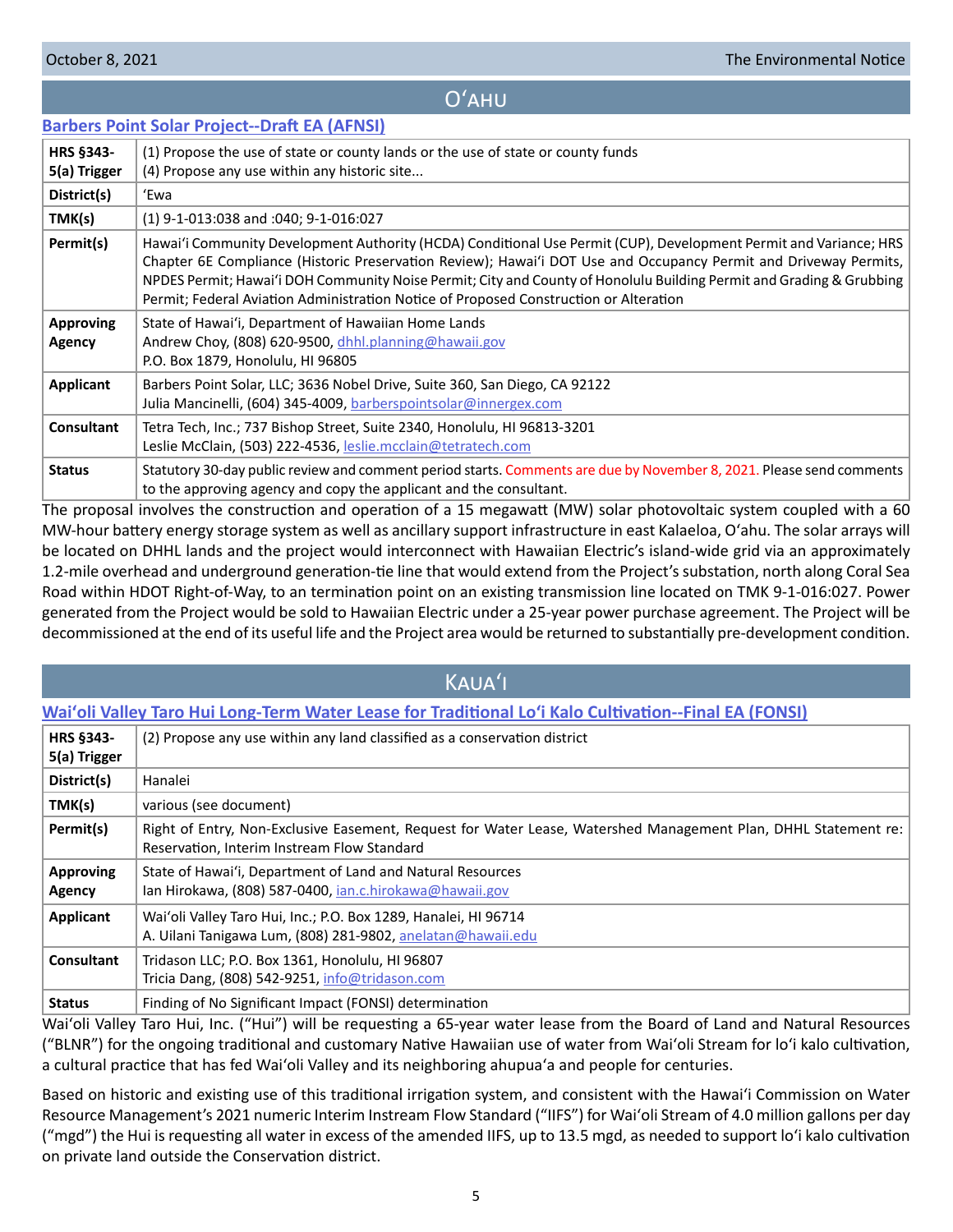# Chapter 25, Revised Ordinances of Honolulu

<span id="page-5-0"></span>Use of the Special Management Area (SMA) is not a trigger under Chapter 343, but developments in Oʻahu's SMA are required to go through an environmental review process that mirrors the procedural requirements of [HRS Chapter 343](https://www.capitol.hawaii.gov/hrscurrent/Vol06_Ch0321-0344/HRS0343/HRS_0343-.htm), pursuant to [Revised Ordinances of Honolulu, Chapter 25.](https://www.honolulu.gov/rep/site/ocs/roh/ROH_Chapter_25_article_1_12.pdf) Developments being reviewed under Chapter 25 but not Chapter 343 appear here.

# **[Ho Single-Family Residence Redevelopment--Draft EA \(AFNSI\)](http://oeqc2.doh.hawaii.gov/Other_TEN_Publications/2021-10-08-OA-Chapter-25-DEA-Ho-Single-Family-Residence-Redevelopment.pdf)**

| District(s)                | Waialua                                                                                                                                                                    |
|----------------------------|----------------------------------------------------------------------------------------------------------------------------------------------------------------------------|
| TMK(s)                     | $(1) 6 - 8 - 005:002$                                                                                                                                                      |
| Permit(s)                  | ROH Chapter 25, Special Management Area Use Permit and Ch 21 Conditional Use Permit - Major; Grading, Drubbing,<br>Trenching and Stockpiling Permits; and Building Permits |
| <b>Approving</b><br>Agency | City and County of Honolulu, Department of Planning and Permitting<br>Malynne Simeon, (808) 768-8023, msimeon@honolulu.gov<br>650 South King Street, Honolulu, HI 96813    |
| Applicant                  | Michelle K. Ho, Trustee; 68-415 Crozier Drive, Waialua, HI 96791<br>c/o Brittany Wheatman, (808) 521-5631, bwheatman@pbrhawaii.com                                         |
| <b>Consultant</b>          | PBR Hawaii; 1001 Bishop Street, Suite 650, Honolulu, HI 96813<br>Brittany Wheatman, (808) 521-5631, bwheatman@pbrhawaii.com                                                |
| <b>Status</b>              | 30-day public review and comment period starts. Comments are due by November 8, 2021. Please send comments to the<br>approving agency and copy the consultant.             |

This Environmental Assessment is being prepared in accordance with Chapter 205A, Hawai'i Revised Statutes (HRS), in support of a Special Management Area (SMA) Use Permit application. The Project consists of replacing a 30-year old residence that has been subject to damage from wind and salt, with a new 5,195-square-foot two-story, single-family dwelling, and a detached accessory structure located entirely within the SMA. The proposed dwelling unit will include up to four bedrooms, lanais, study room, and a two-car garage, with three additional off-street parking; be built to more modern building codes; and incorporate "green" features.

# **[Wheatley Single-Family Residence--Draft EA \(AFNSI\)](http://oeqc2.doh.hawaii.gov/Other_TEN_Publications/2021-10-08-OA-Chapter-25-DEA-Wheatley-Single-Family-Residence.pdf)**

| District(s)                | Honolulu                                                                                                                                                              |
|----------------------------|-----------------------------------------------------------------------------------------------------------------------------------------------------------------------|
| TMK(s)                     | $(1)$ 3-9-013: 032                                                                                                                                                    |
| Permit(s)                  | Special Management Area Use Permit, building, grading, grubbing, stockpiling, trenching, NPDES and UIC permits                                                        |
| <b>Approving</b><br>Agency | City and County of Honolulu, Department of Planning and Permitting<br>Steve Tagawa, (808) 768-8024, stagawa@honolulu.gov<br>650 South King Street, Honolulu, HI 96813 |
| Applicant                  | Mr. Robert M. Wheatley and Ms. Sue J. Lee<br>c/o: Russell Okoji, (808) 425-0968, russellokoji@enviroriskhawaii.com                                                    |
| Consultant                 | Environmental Risk Analysis, LLC; 905 A Makahiki Way, Honolulu, HI 96826<br>Russell Okoji, (808) 425-0968, russellokoji@enviroriskhawaii.com                          |
| <b>Status</b>              | 30-day public review and comment period starts. Comments are due by November 8, 2021. Please send comments to the<br>approving agency and copy the consultant.        |

The demolition of an existing single-family residence located at 4 Lumahai Street in East Honolulu and the construction of a new 4,725-square-foot, two-story modular residence and a 569-square-foot garage on a 21,639-square-foot cliff-side shoreline parcel in the SMA. The irregularly shaped rocky parcel slopes steeply downward from the street, with an elevation that ranges from 141 to 30 feet above mean sea level.

The site is adjacent to the 10-foot wide public shoreline access to the "Spitting Caves" which are located immediately below the site. The lower 3,500 square-foot portion of the parcel is designated as a public access easement and the lowest 1,466-squarefoot portion of the parcel has been surveyed as lost to erosion.

The construction of the new dwelling requires approval of a SMA Use Permit from the Honolulu City Council.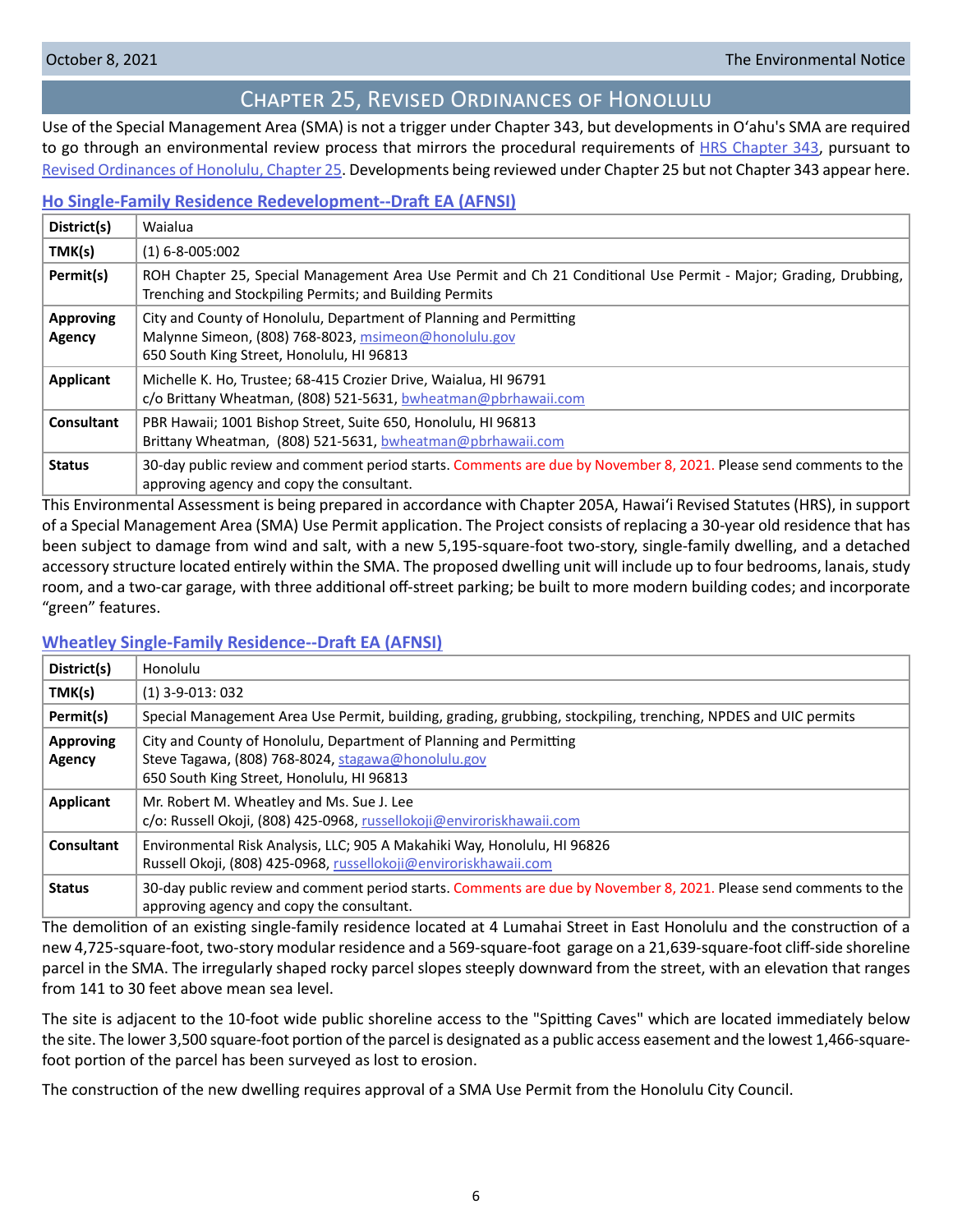# Previously Published Documents Open for Comment

<span id="page-6-0"></span>**Status:** Public review and comment period for these projects began previously. Please click on the links below to read a document, then send comments to the relevant agency and copy any relevant applicant and/or consultant.

# **Comments Due October 8, 2021**

### **Hawai**ʻ**i**

**[Caltech Submillimeter Observatory Decommissioning--Draft EA \(AFNSI\),](http://oeqc2.doh.hawaii.gov/Doc_Library/2021-09-08-HA-DEA-Caltech-Submillimeter-Observatory-Decommissioning.pdf) [Appendix Vol 1,](http://oeqc2.doh.hawaii.gov/Doc_Library/2021-09-08-HA-DEA-Caltech-Submillimeter-Observatory-Decommissioning-Appendix-Vol-1.pdf) and [Appendix Vol 2](http://oeqc2.doh.hawaii.gov/Doc_Library/2021-09-08-HA-DEA-Caltech-Submillimeter-Observatory-Decommissioning-Appendix-Vol-2.pdf) H�k� Ke**ʻ**[a Observatory Decommissioning--Draft EA \(AFNSI\)](http://oeqc2.doh.hawaii.gov/Doc_Library/2021-09-08-HA-DEA-Hoku-Kea-Observatory-Decommissioning.pdf)**

# **Lana**ʻ**i**

**[Kōʻele Project District Amendment--Draft EA \(AFNSI\)](http://oeqc2.doh.hawaii.gov/Doc_Library/2021-09-08-LA-DEA-Koele-Project-District-Amendment.pdf)**

### **Comments Due October 25, 2021**

# **Maui**

**[Hale Mahaolu Ke Kahua Affordable Housing Community--Draft EA \(AFNSI\)](http://oeqc2.doh.hawaii.gov/Doc_Library/2021-09-23-MA-DEA-Hale-Mahaolu-Ke-Kahua-Affordable-Housing-Community.pdf)**

### **O**ʻ**ahu**

**[ENV Support Facilities Access Road, Utility Improvements and 'Ewa Refuse Convenience Center](http://oeqc2.doh.hawaii.gov/Doc_Library/2021-09-23-OA-DEA-ENV-Support-Facilities-Access-Road-Utility-Improvements-Ewa-Refuse-Center-Relocation.pdf)  [Relocation-](http://oeqc2.doh.hawaii.gov/Doc_Library/2021-09-23-OA-DEA-ENV-Support-Facilities-Access-Road-Utility-Improvements-Ewa-Refuse-Center-Relocation.pdf)-Draft EA (AFNSI)**

Exemption Declaration

Hāmākua-Kohala Health (HKH) is voluntarily publishing the following Exemption Declaratiion they have made, pursuant to [HAR](https://health.hawaii.gov/opppd/files/2019/08/11-200.1.pdf) [§ 11-200.1-16](https://health.hawaii.gov/opppd/files/2019/08/11-200.1.pdf):

## **[Hāmākua Health Center Building Demolition Project](http://oeqc2.doh.hawaii.gov/Other_TEN_Publications/2021-10-08-HA-Exemption-Hamakua-Kohala-Health-Hamakua-Health-Center-Demolition.pdf)**

The Project involves demolishing the existing infirmary building so that a new health care facility building can be constmcted to replace it. The HKH Project proposes to:

- 1. Demolish old infirmary building due to mold, termites, lead, asbestos, and flooding
- 2. Clear and grub the site
- 3. Relocate and reconstruct existing utilities affected by the demolition.

# Lists of Exemption Notices

Pursuant to  $HAR \frac{6}{9}$  11-200.1-17, State and county agencies that have determined specific actions to be exempt from the requirement to prepare an EA are required to submit a listing of such exemptions made during the previous month. Following are Lists of Exemption Notices submitted by various agencies for September 2021; contact the identified agency contact on each list for additional information about any specific exemption:

### **State of Hawai**ʻ**i County of Maui**

Hawai'i Public Housing Authority **Department of Planning** [Department of Land and Natural Resources](http://oeqc2.doh.hawaii.gov/List_Ex_Notice/2021-10-08-SOH-DLNR-List-of-Exemptions-Sep-2021.pdf) **[Department of Transportation](http://oeqc2.doh.hawaii.gov/List_Ex_Notice/2021-10-08-SOH-DOT-List-of-Exemptions-Sep-2021.pdf) City and County of Honolulu** 

[Department of Planning](http://oeqc2.doh.hawaii.gov/List_Ex_Notice/2021-10-08-CCH-DPP-List-of-Exemptions-Sep-2021.pdf) and Permitting

### **County of Hawai**ʻ**i**

[Department of Environmental Management](http://oeqc2.doh.hawaii.gov/List_Ex_Notice/2021-10-08-COH-DEM-List-of-Exemptions-Sep-2021.pdf)

# PRIOR DETERMINATION

The Honolulu Department of Planning and Permitting [has determined](http://oeqc2.doh.hawaii.gov/Other_TEN_Publications/2021-10-08-OA-Prior-Determination-CCH-DPP-Royal-Kunia-Phase-II.pdf) that additional environmental review is not required for the proposed Royal Kunia Phase II mixed use development, which will include 1,850 dwelling units, public park space, a public school, industrial uses, an agricultural park, and a solar farm. On 9/23/89, the former Department of General Planning accepted an environmental impact statement for the development. On 5/28/96, the former Planning Department issued a finding of no significant impact for an environmental assessment with modified components. The development plan amendment, which originally triggered environmental review, has already been processed. This determination explains how the project has changed over time and why additional environmental review is not required pursuant to HAR Section 11-200.1-11.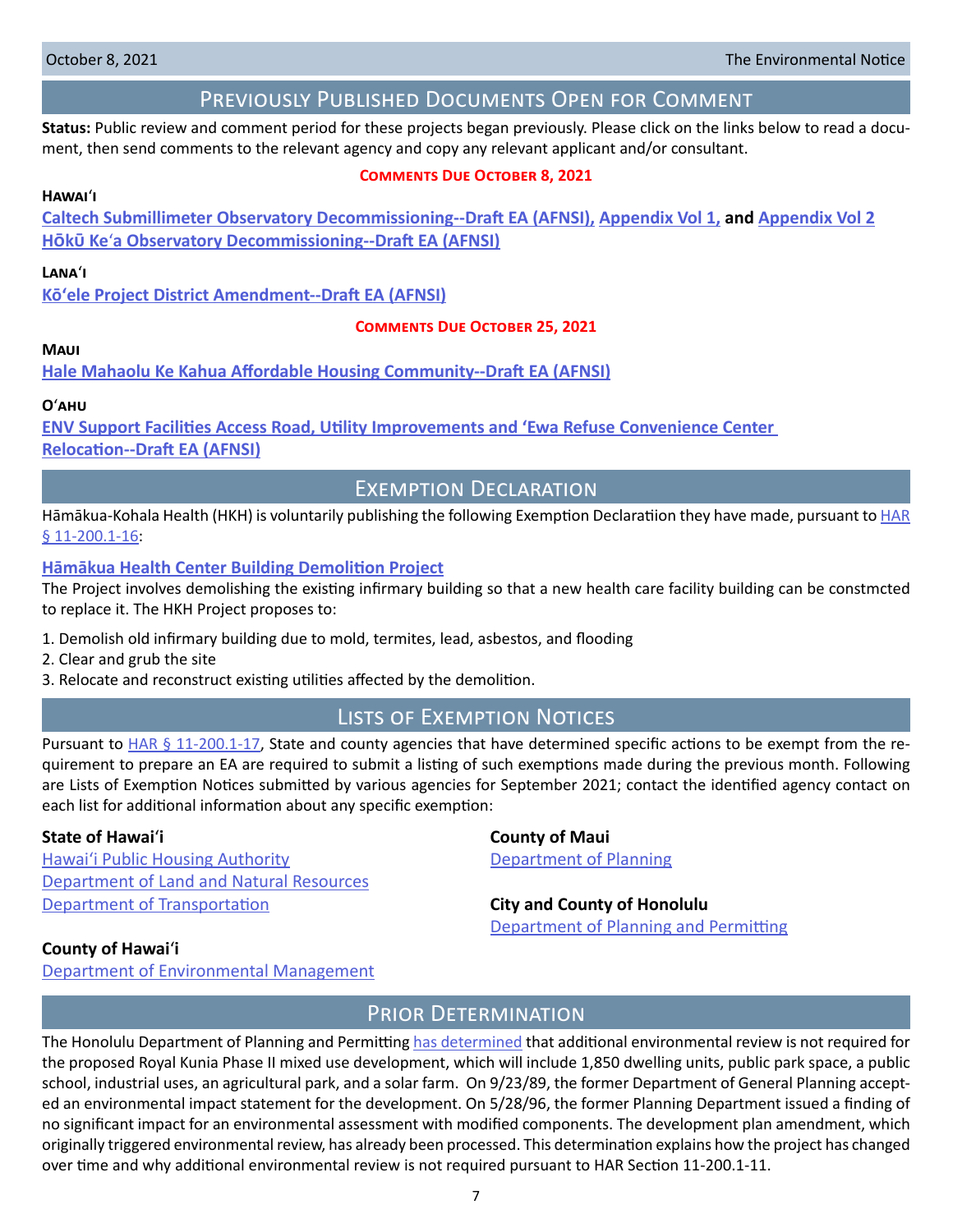# **SHORELINE NOTICES**

# Applications for Shoreline Certification

<span id="page-7-0"></span>The shoreline certification applications below are available for review and comment at the Department of Land and Natural Resources offices on Kaua'i, Hawai'i, Maui, and Honolulu, 1151 Punchbowl Street, Room 220 ([HRS § 205A-42](https://www.capitol.hawaii.gov/hrscurrent/Vol04_Ch0201-0257/HRS0205A/HRS_0205A-0042.htm) and [HAR § 13-](https://dlnr.hawaii.gov/ld/files/2013/07/Ch13-222-Amend-Compil-Stand-Rev1.pdf) [222-12](https://dlnr.hawaii.gov/ld/files/2013/07/Ch13-222-Amend-Compil-Stand-Rev1.pdf)). **Maps and photos of each application file can be viewed [here](https://ags.hawaii.gov/survey/shoreline/#apps)**. All comments shall be submitted in writing to the State Land Surveyor, 1151 Punchbowl Street, Room 210, Honolulu, HI 96813 and postmarked no later than 15 calendar days from the date of this public notice of the application. For more information, call Ian Hirokawa at (808) 587-0420.

| File No. | Location                     | <b>TMK</b>                                                          | Applicant                            | Owner                                       |
|----------|------------------------------|---------------------------------------------------------------------|--------------------------------------|---------------------------------------------|
| MA-764   | 475 Front Street, Maui 96761 | $(2)$ 4-6-002: 007                                                  | Leaps & Boundaries, Inc.             | Lahaina Venturers, Lori Fisher president    |
| MA-765   | Makena Road, Maui 96753      | $(2)$ 2-1-006: 092,<br>093, 094                                     | <b>Action Survey LLC</b>             | Yant Enterprises LLC                        |
| HA-610   | 77-220 Kealohi Kai Place     | $(3)$ 7-7-024: 001                                                  | Wes Thomas Associates                | Robert C. Hollander and Susan Ito Hollander |
| KA-460   | Hanamā'ulu, Līhu'e           | $(4)$ 3-5-001: 102, 5,<br>8, 9, 92, 109, 111,<br>128, 158, 159, 160 | Esaki Surveying and<br>Mapping, Inc. | County of Kaua'i, State of Hawai'i          |

# Proposed Shoreline Certifications and Rejections

The shoreline notices below have been proposed for certification or rejection by the Department of Land and Natural Resourc-es [\(HRS § 205A-42](http://HRS § 205A-42) and [HAR § 13-222-26\)](https://dlnr.hawaii.gov/ld/files/2013/07/Ch13-222-Amend-Compil-Stand-Rev1.pdf). Any person or agency who wants to appeal shall file a notice of appeal in writing with DLNR no later than 20 calendar days from the date of this public notice. Send the appeal to the Board of Land and Natural Resources, 1151 Punchbowl Street, Room 220, Honolulu, Hawai'i 96813.

| File No. | <b>Status</b> | Location                           | <b>TMK</b>                          | Applicant                                  | Owner                    |
|----------|---------------|------------------------------------|-------------------------------------|--------------------------------------------|--------------------------|
| MA-751   | Proposed      | 347 Front Street, Maui             |                                     | $(2)$ 4-6-003: 016   Action Survey LLC     | Nanae Mori Lassen        |
| MA-762   | Proposed      | 49 Hale Malia Place, Maui 96761    | $(2)$ 4-3-003: 092   Lester Domingo |                                            | Jim and Dana Bozich      |
| HA-605   | Proposed      | 69-1778 Puakō Beach Drive, Hawai'i |                                     | $(3)$ 6-9-004: 002   Wes Thomas Associates | Klekala LLC              |
| HA-606   | Proposed      | 69-1544 and 69-1548 Puakō Beach    |                                     | (3) 6-9-002: 035   Wes Thomas Associates   | Jake-Puako Holdings, LLC |
|          |               | Drive, Hawai'i                     | & 036                               |                                            |                          |

# Coastal Zone Management Notices

Special Management Area (SMA) Minor Permits

The SMA Minor permits below have been approved ([HRS § 205A-30](https://www.capitol.hawaii.gov/hrscurrent/Vol04_Ch0201-0257/HRS0205A/HRS_0205A-0030.htm)). For more information, contact the relevant county/state planning agency. Honolulu (768-8014); Hawaiʻi (East 961-8288, West 323-4770); Kauaʻi (241-4050); Maui (270-7735); Kakaʻako or Kalaeloa Community Development District (587-2841).

| Location (TMK)                  | <b>Description (File No.)</b>                                                       | Applicant/Agent                           |
|---------------------------------|-------------------------------------------------------------------------------------|-------------------------------------------|
| Kaua'i: Kōloa (2-6-016:021)     | Swimming Pool, Lava Stone Pavers, Fence, Moss Rock Pillars.<br>$(SMA(M)-2022-3)$    | Randy and Patricia Finlay                 |
| Maui: Wailea (2-1-008: 064)     | Cleaning Trimming Cleaning of Foliage (SM2 20180044)                                | Sharon Wright - MWA, Inc.                 |
| Maui: Kīhei (3-9-006: 004)      | Williams Renovations (SM2 20200087)                                                 | <b>CDF Engineering LLC</b>                |
| Maui: Kīhei (3-9-006: 023)      | New Sewer Lateral & Property Manhole (SM2 20210075)                                 | Brandon Murr-CDF Engineering LLC          |
| Maui: Kīhei (3-9-029: 049)      | Retailing Wall (SM2 20210076)                                                       | Lawrence Carnicelli                       |
| Maui: Lahaina (4-3-003: 015)    | Kahana Sunset Seawall Repair (SM2 20210077)                                         | Kahana Sunset AOAO                        |
| O'ahu: Kailua (4-3-005: 060)    | New Pool, Rock Wall, and Driveway (2021/SMA-38)                                     | Ann Dewey/DDC Drafting Service LTD        |
| O'ahu: Maunalua (3-9-013: 029)  | Replacement Swimming Pool, Spa, Deck, and New Fire Pit and<br>Fencing (2021/SMA-41) | Eric and Veronica Moye/Umur A.<br>Turkalp |
| O'ahu: Niu Beach (3-7-001: 032) | Meek Residence Alteration Renovation (2021/SMA-42)                                  | Martin Meeks/Umur A. Turkalp              |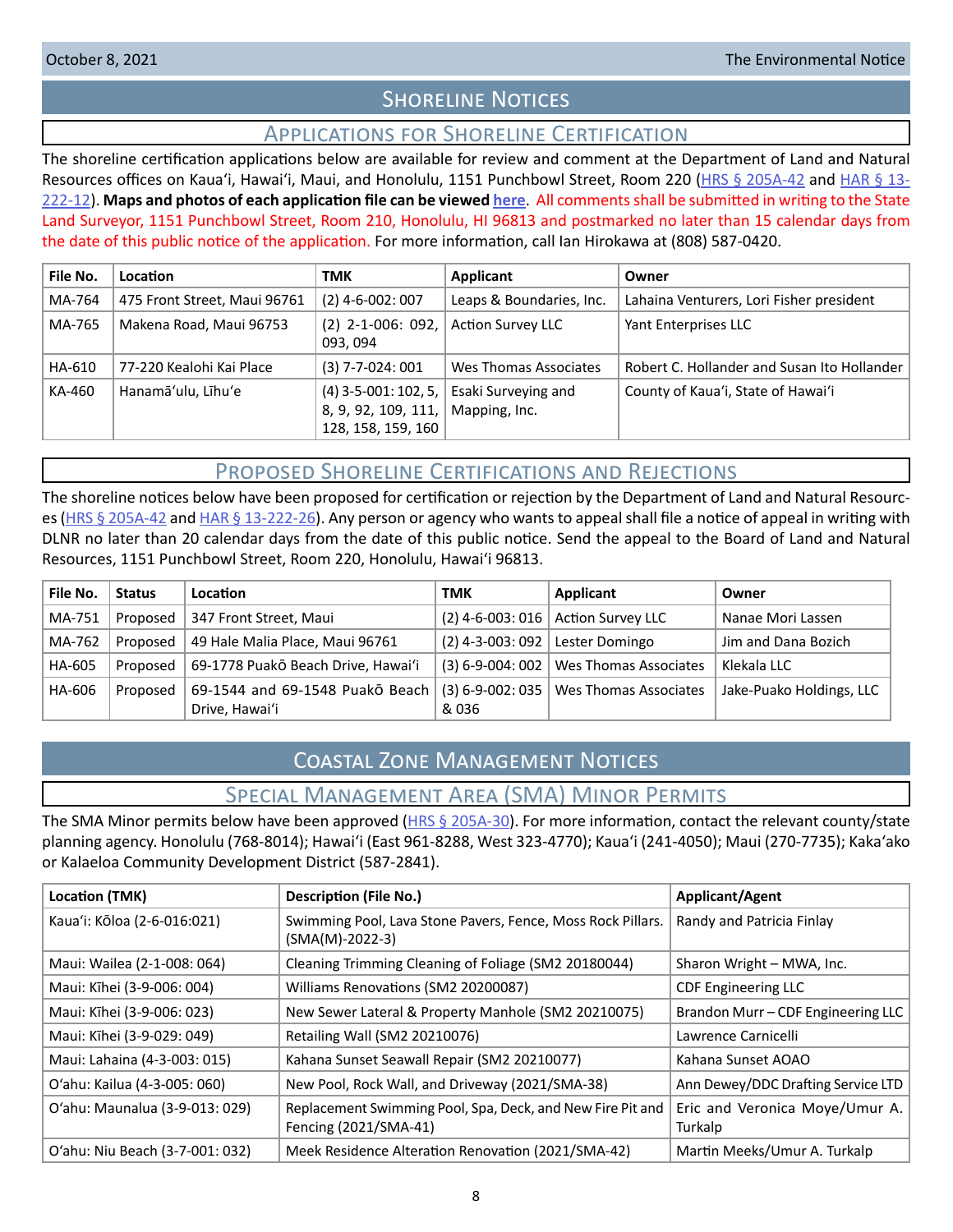# STATE AND COUNTY NOTICES

# <span id="page-8-0"></span>**[Notice of Decision to Grant Request for Extension of Time to Consider Final Environmental Impact Statement](http://oeqc2.doh.hawaii.gov/Other_TEN_Publications/2021-10-08-OA-BLNR-Time-Extension-to-consider-PIJAC-FEIS.pdf)**

The Board of Land and Natural Resources (Board) has granted the Pet Industry Joint Advisory Council's (PIJAC's) request for an extension of time for consideration of PIJAC's Final Environmental Impact Statement (FEIS) for the Issuance of Commercial Aquarium Permits and Commercial Marine Licenses for the island of O'ahu. The Board now has until October 10, 2021 to consider and take action on accepting the FEIS.

# Federal Notices

As a courtesy, listed below are some relevant entries from the Federal Register published since the last issue of *The Environmental Notice*. For more information, click on the title link, also available at [www.federalregister.gov](http://www.federalregister.gov).

**Rule: [Swim With and Approach Regulation for Hawaiian Spinner Dolphins Under the Marine Mammal Protec-](https://www.federalregister.gov/documents/2021/09/28/2021-20616/swim-with-and-approach-regulation-for-hawaiian-spinner-dolphins-under-the-marine-mammal-protection)**

### **[tion Act](https://www.federalregister.gov/documents/2021/09/28/2021-20616/swim-with-and-approach-regulation-for-hawaiian-spinner-dolphins-under-the-marine-mammal-protection) (published by the National Oceanic and Atmospheric Administration on 09/28/2021)**

We, NMFS, establish a regulation under the Marine Mammal Protection Act (MMPA) to prohibit swimming with and approaching a Hawaiian spinner dolphin within 50 yards (45.7 meters (m)) (for persons, vessels, and objects), including approach by interception. These regulatory measures are intended to prevent take of Hawaiian spinner dolphins from occurring in marine areas where viewing pressures are most prevalent; the swim-with and approach prohibitions apply in waters within 2 nautical miles (nmi; 3.7 kilometers (km)) of the Hawaiian Islands and in designated waters bounded by the islands of Lāna`i, Maui, and Kaho`olawe. Although unauthorized take of marine mammals, including harassment of spinner dolphins, already is and continues to be prohibited under the MMPA throughout their range, the purpose of this regulation is to identify and prohibit specific human activities that result in take (including harassment) of Hawaiian spinner dolphins, and thus reduce disturbance and disruption of important Hawaiian spinner dolphin behaviors in areas where human-dolphin interactions are most likely to occur. This regulation is expected to reduce take of Hawaiian spinner dolphins and the impact of human viewing and interaction on these animals in the main Hawaiian Islands. This final rule is effective October 28, 2021.

# **Proposed Rule: [Establishment of Time-Area Closures for Hawaiian Spinner Dolphins Under the Marine Mammal](https://www.federalregister.gov/documents/2021/09/28/2021-20620/establishment-of-time-area-closures-for-hawaiian-spinner-dolphins-under-the-marine-mammal-protection)  [Protection Act](https://www.federalregister.gov/documents/2021/09/28/2021-20620/establishment-of-time-area-closures-for-hawaiian-spinner-dolphins-under-the-marine-mammal-protection) (published by the National Oceanic and Atmospheric Administration on 09/28/2021)**

We, NMFS, propose a regulation under the Marine Mammal Protection Act (MMPA) to establish mandatory time-area closures of Hawaiian spinner dolphins' essential daytime habitats at five selected sites in the Main Hawaiian Islands. These regulatory measures are intended to reduce take of Hawaiian spinner dolphins from occurring in inshore marine areas at essential daytime habitats, and where high levels of disturbance from human activities are most prevalent. During designated times, unless subject to an exception as described in this rule, these regulatory measures would prohibit any person or vessel, on or below the surface, to enter, cause to enter, solicit to enter, or remain within any of the five time-area closures, for the purpose of preventing take of Hawaiian spinner dolphins in areas identified as important essential daytime habitats for spinner dolphins that have high levels of human disturbance. The proposed mandatory time-area closures would occur from 6 a.m. to 3 p.m. daily in areas of Kealakekua Bay, Hōnaunau Bay, Kauhakō Bay (Ho`okena), and Makako Bay on Hawai`i Island, and La Perouse Bay on Maui. Comments on this proposal must be received by December 27, 2021.

# **Notice: [Applying the Supreme Court's County of Maui v. Hawaii Wildlife Fund Decision in the Clean Water Act](https://www.federalregister.gov/documents/2021/09/28/2021-20993/applying-the-supreme-courts-county-of-maui-v-hawaii-wildlife-fund-decision-in-the-clean-water-act)  [Section 402 National Pollutant Discharge Elimination System Permit Program](https://www.federalregister.gov/documents/2021/09/28/2021-20993/applying-the-supreme-courts-county-of-maui-v-hawaii-wildlife-fund-decision-in-the-clean-water-act) (published by the Environmental Protection Agency on 09/28/2021)**

The Environmental Protection Agency issued a memorandum rescinding the guidance document entitled "Applying the Supreme Court's County of Maui v. Hawaii Wildlife Fund Decision in the Clean Water Act Section 402 National Pollutant Discharge Elimination System Permit Program," which was signed on January 14, 2021. The memorandum was issued on September 15, 2021.

# **Proposed Rule: [Endangered and Threatened Wildlife and Plants; Removal of 23 Extinct Species From the Lists of](https://www.federalregister.gov/documents/2021/09/30/2021-21219/endangered-and-threatened-wildlife-and-plants-removal-of-23-extinct-species-from-the-lists-of)**

**[Endangered and Threatened Wildlife and Plants](https://www.federalregister.gov/documents/2021/09/30/2021-21219/endangered-and-threatened-wildlife-and-plants-removal-of-23-extinct-species-from-the-lists-of) (published by the Fish and Wildlife Service on 09/30/2021)** The U.S. Fish and Wildlife Service proposes to remove 23 species from the Federal Lists of Endangered and Threatened Wildlife and Plants due to extinction. Proposed species from Hawaii include Bridled white-eye, Kauai akialoa, Kauai nukupuu, Kauai `o`o (honeyeater), large Kauai thrush (kama), little Mariana fruit bat, Maui akepa, Maui nukupuu, Molokai creeper (kakawahie), Phyllostegia glabra var. lanaiensis (no common name), and po`ouli (honeycreeper) This proposal is based on a review of the best available scientific and commercial information, which indicates that these species are no longer extant and, as such, no longer meet the definition of an endangered species or a threatened species under the Endangered Species Act of 1973, as amended. We are seeking information and comments from the public regarding this proposed rule. Comments must be received or postmarked on or before November 29, 2021.